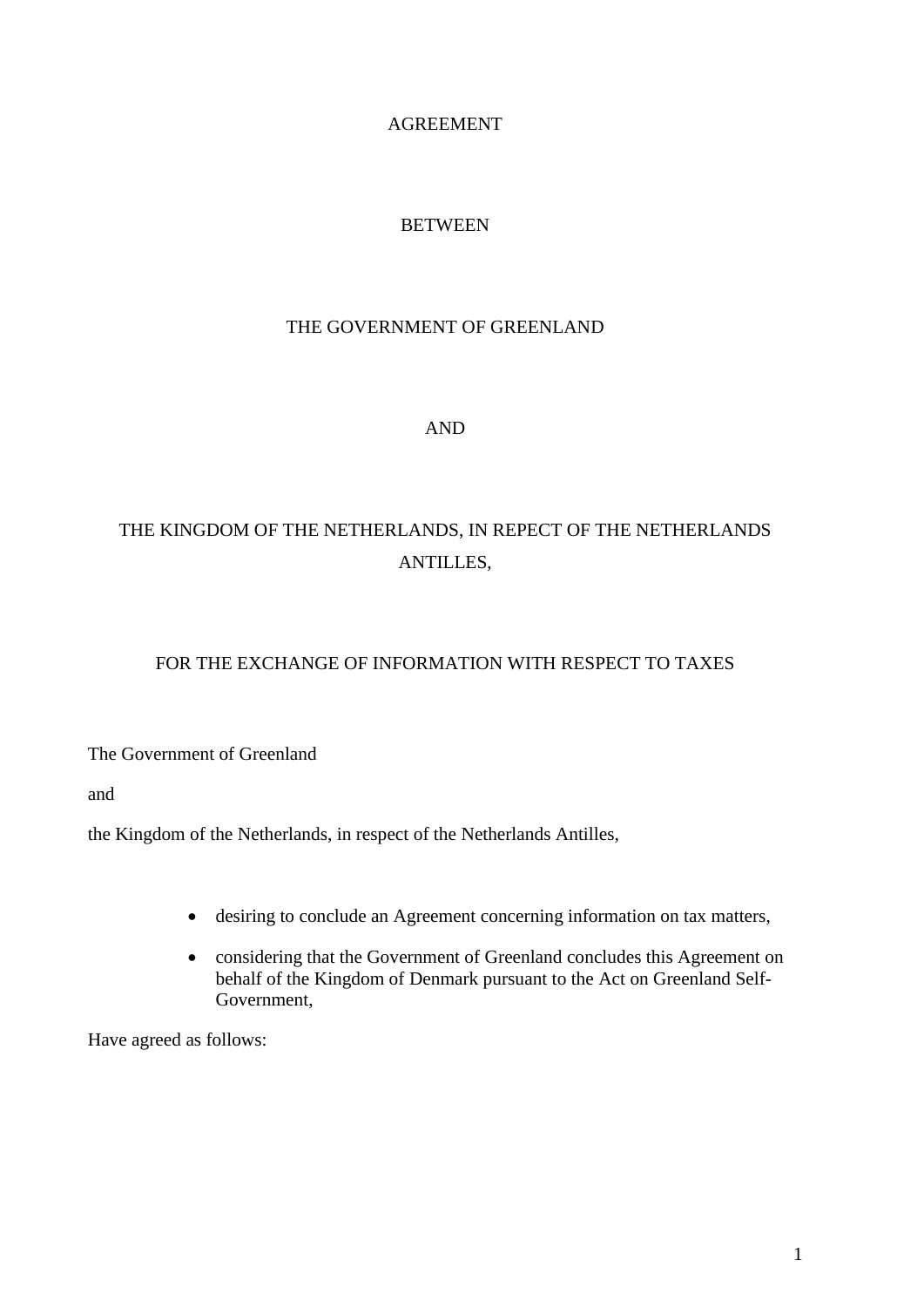#### **OBJECT AND SCOPE OF THIS AGREEMENT**

- 1. The competent authorities of the Contracting Parties shall provide assistance through exchange of information that is foreseeably relevant to the administration and enforcement of the domestic laws of the Contracting Parties concerning taxes covered by this Agreement. Such information shall include information that is foreseeably relevant to the determination, assessment and collection of such taxes, the recovery and enforcement of tax claims, or the investigation or prosecution of tax matters. Information shall be exchanged in accordance with the provisions of this Agreement and shall be treated as confidential in the manner provided in Article 8. The rights and safeguards secured to persons by the laws or administrative practice of the Requested Party remain applicable to the extent that they do not unduly prevent or delay effective exchange of information.
- 2. As regards the Kingdom of the Netherlands, this Agreement shall apply only to the Netherlands Antilles.

#### **ARTICLE 2**

#### **JURISDICTION**

A Requested Party is not obligated to provide information which is neither held by its authorities nor in the possession or control of persons who are within its territorial jurisdiction.

#### **ARTICLE 3**

#### **TAXES COVERED**

- 1. The taxes which are the subject of this Agreement are:
	- (a) in the Netherlands Antilles:
		- the income tax (inkomstenbelasting);
		- the wages tax (loonbelasting);
		- the profit tax (winstbelasting);
		- the surtaxes on the income and profit tax (opcenten op de inkomsten- en winstbelasting);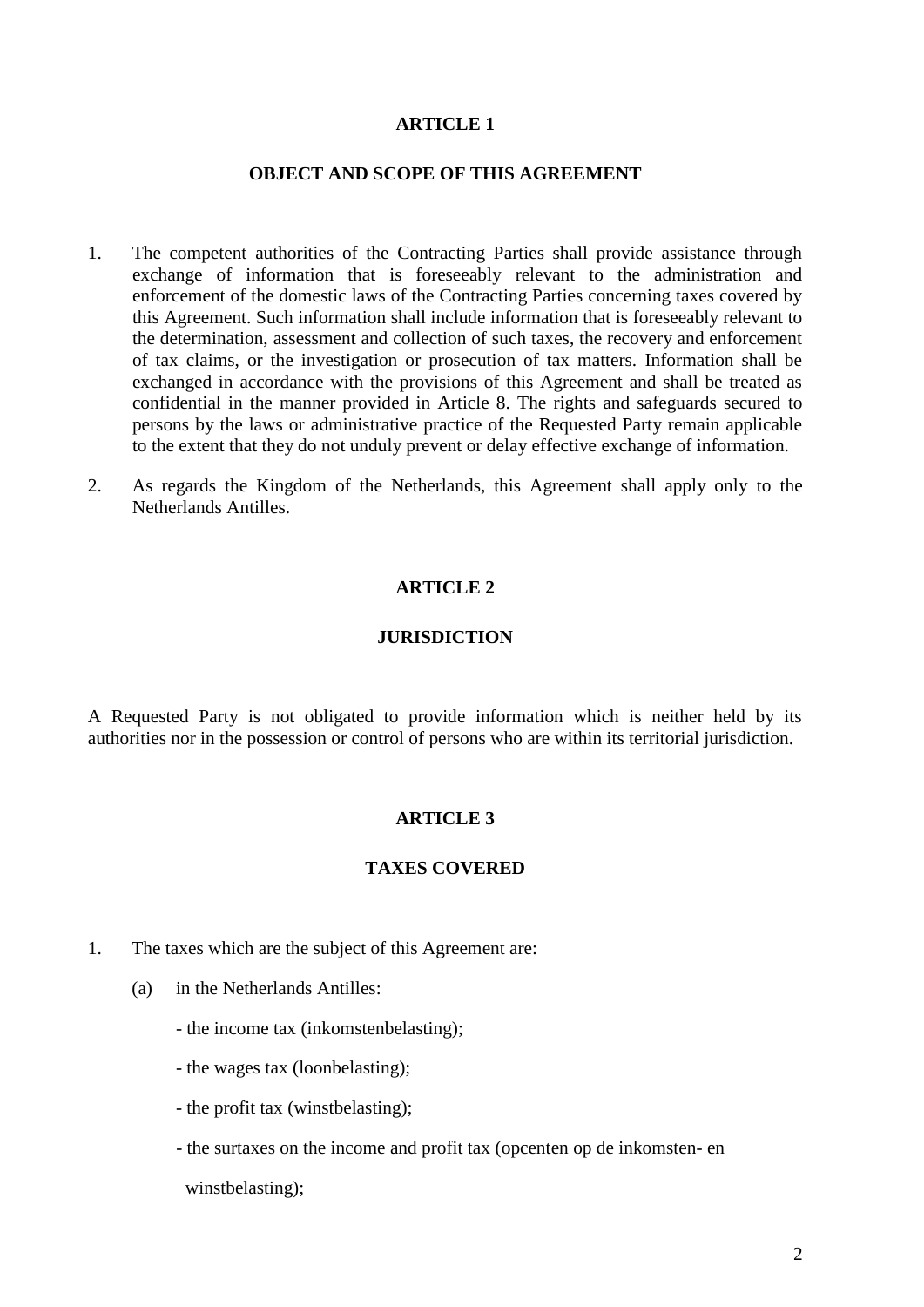- (b) in Greenland:
	- the Government tax (nuna tamakkerlugu akileraarut);
	- the special Government tax (nuna tamakkerlugu akileraarut immikkut ittoq);
	- the municipal tax (kommuninut akileraarut);
	- the intermunicipal tax (kommuninut immikkut akileraarut);
	- the company tax (selskabit akileraarutaat);
	- the dividend tax (iluanaarutisianit akileraarut); and
	- the royalty tax (atuisinnaanermut akileraarutit).
- 2. This Agreement shall also apply to any identical taxes imposed after the date of signature of this Agreement in addition to, or in place of, the existing taxes. This Agreement shall also apply to any substantially similar taxes imposed after the date of signature of this Agreement in addition to or in place of the existing taxes if the competent authorities of the Contracting Parties so agree. Furthermore, the taxes covered may be expanded or modified by mutual agreement of the Contracting Parties in the form of an exchange of letters. The competent authorities of the Contracting Parties shall notify each other of any substantial changes to the taxation and related information gathering measures covered by this Agreement.

#### **DEFINITIONS**

- 1. For the purposes of this Agreement, unless otherwise defined:
	- (a) the term 'Contacting Party' means the Kingdom of the Netherlands, in respect of the Netherlands Antilles, or Greenland as the context requires;
	- (b) the term 'the Netherlands Antilles' means that part of the Kingdom of the Netherlands that is situated in the Caribbean Sea and consisting of the Island Territories of Bonaire, Curaçao, Saba, St. Eustatius and St. Maarten (Dutch part) including the territorial waters thereof and the part of the seabed and its subsoil under the Caribbean Sea over which the Kingdom of the Netherlands has sovereign rights in accordance with international law but excluding the part thereof relating to Aruba;
	- (c) the term 'Greenland' means the landmass of Greenland and its territorial waters and any area outside the territorial waters where Denmark or Greenland according to domestic legislation and in accordance with international law, may exercise its rights with respect to the seabed and subsoil and their natural resources;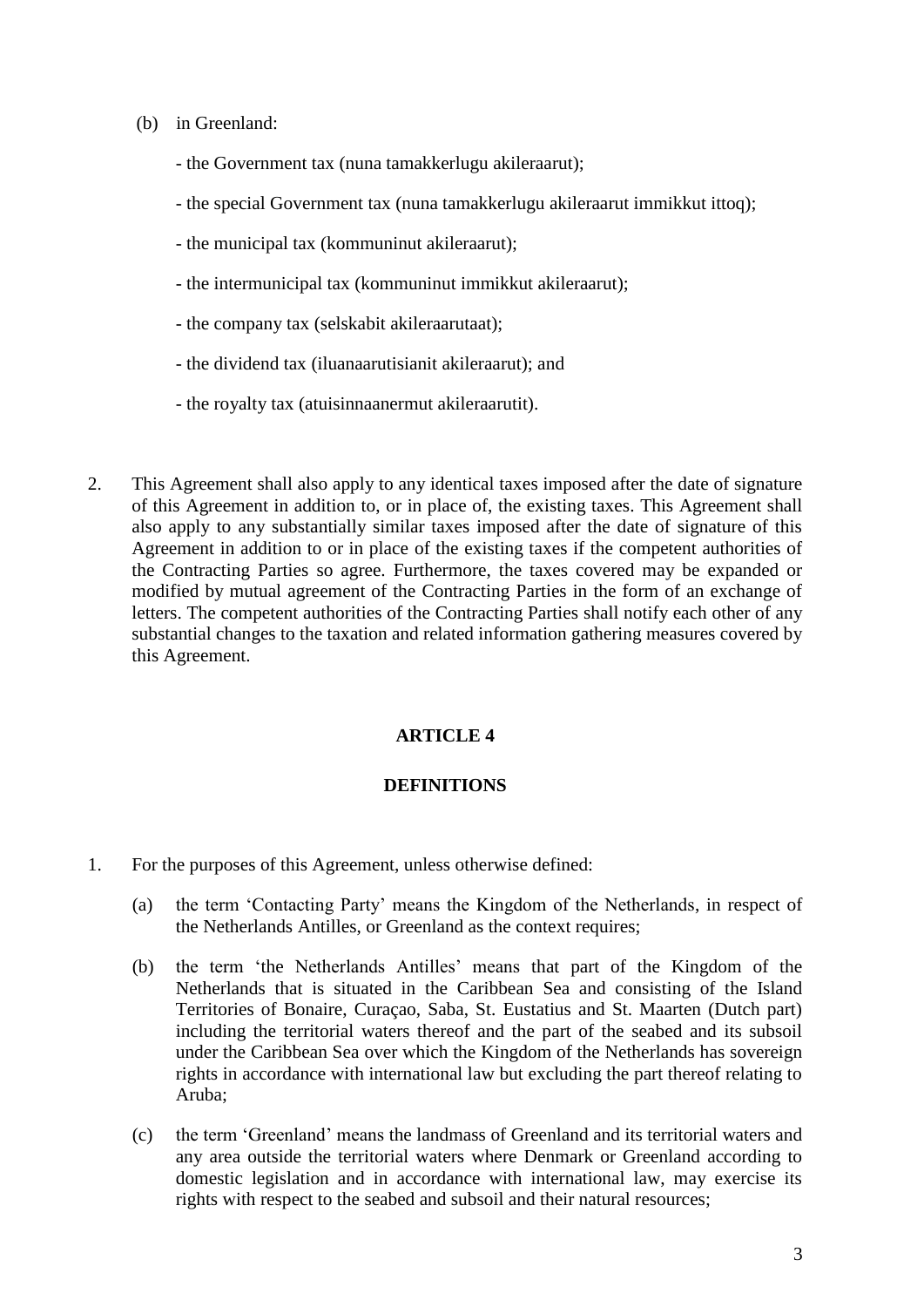- (d) the term 'competent authority' means
	- (i) in the case of the Netherlands Antilles, the Minister of Finance or his authorised representative;
	- (ii) in the case of Greenland, the Minister of Finance or his authorised representative;
- (e) the term 'person' includes an individual, a company and any other body of

persons;

- (f) the term 'company' means any body corporate or any entity that is treated as a body corporate for tax purposes;
- (g) the term 'publicly traded company' means any company whose principal class of shares is listed on a recognised stock exchange provided its listed shares can be readily purchased or sold by the public. Shares can be purchased or sold 'by the public' if the purchase or sale of shares is not implicitly or explicitly restricted to a limited group of investors;
- (h) the term 'principal class of shares' means the class or classes of shares representing a majority of the voting power and value of the company;
- (i) the term 'recognised stock exchange' means any stock exchange agreed upon by the competent authorities of the Contracting Parties;
- (j) the term 'collective investment fund or scheme' means any pooled investment vehicle, irrespective of legal form. The term 'public collective investment fund or scheme' means any collective investment fund or scheme provided the units, shares or other interests in the fund or scheme can be readily purchased, sold or redeemed by the public. Units, shares or other interests in the fund or scheme can be readily purchased, sold or redeemed 'by the public' if the purchase, sale or redemption is not implicitly or explicitly restricted to a limited group of investors;
- (k) the term 'tax' means any tax to which this Agreement applies;
- (l) the term 'Applicant Party' means the Contracting Party requesting information;
- (m) the term 'Requested Party' means the Contracting Party requested to provide information;
- (n) the term 'information gathering measures' means laws and administrative or judicial procedures that enable a Contracting Party to obtain and provide the requested information;
- (o) the term 'information' means any fact, statement or record in any form whatever;
- (p) the term 'criminal laws' means all criminal laws designated as such under domestic law irrespective of whether contained in the tax laws, the criminal code or other statutes;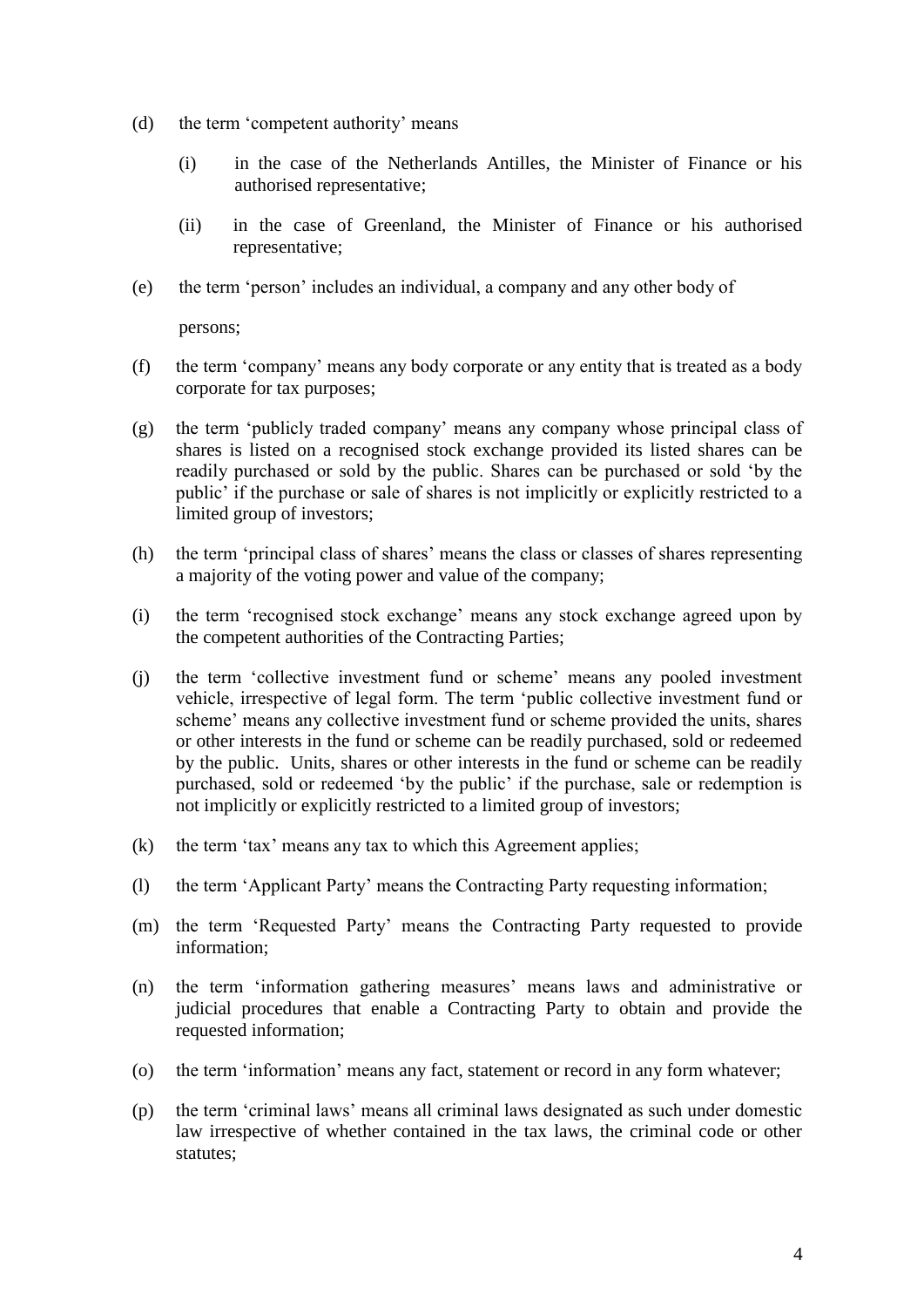- (q) the term 'criminal tax matters' means tax matters involving intentional conduct which is liable to prosecution under the criminal laws of the Applicant Party.
- 2. As regards the application of this Agreement at any time by a Contracting Party, any term not defined therein shall, unless the context otherwise requires, have the meaning that it has at that time under the law of that Party, any meaning under the applicable tax laws of that Party prevailing over a meaning given to the term under other laws of that Party.

## **EXCHANGE OF INFORMATION UPON REQUEST**

- 1. The competent authority of the Requested Party shall provide upon request information for the purposes referred to in Article 1. Such information shall be exchanged without regard to whether the conduct being investigated would constitute a crime under the laws of the Requested Party if such conduct occurred in the Requested Party.
- 2. If the information in the possession of the competent authority of the Requested Party is not sufficient to enable it to comply with the request for information, that Party shall use all relevant information gathering measures to provide the Applicant Party with the information requested, notwithstanding that the Requested Party may not need such information for its own tax purposes.
- 3. If specifically requested by the competent authority of an Applicant Party, the competent authority of the Requested Party shall provide information under this Article, to the extent allowable under its domestic laws, in the form of depositions of witnesses and authenticated copies of original records.
- 4. Each Contracting Party shall ensure that its competent authority for the purposes specified in Article 1 of this Agreement, has the authority to obtain and provide upon request:
	- (a) information held by banks, other financial institutions, and any person acting in an agency or fiduciary capacity including nominees and trustees;
	- (b) information regarding the ownership of companies, partnerships, trusts, foundations, 'Anstalten' and other persons, including, within the constraints of Article 2, ownership information on all such persons in an ownership chain; in the case of trusts, information on settlors, trustees, beneficiaries and protectors; and in the case of foundations, information on founders, members of the foundation council and beneficiaries. Further, this Agreement does not create an obligation on the Contracting Parties to obtain or provide ownership information with respect to publicly traded companies or public collective investment funds or schemes unless such information can be obtained without giving rise to disproportionate difficulties.
- 5. The competent authority of the Applicant Party shall provide the following information to the competent authority of the Requested Party when making a request for information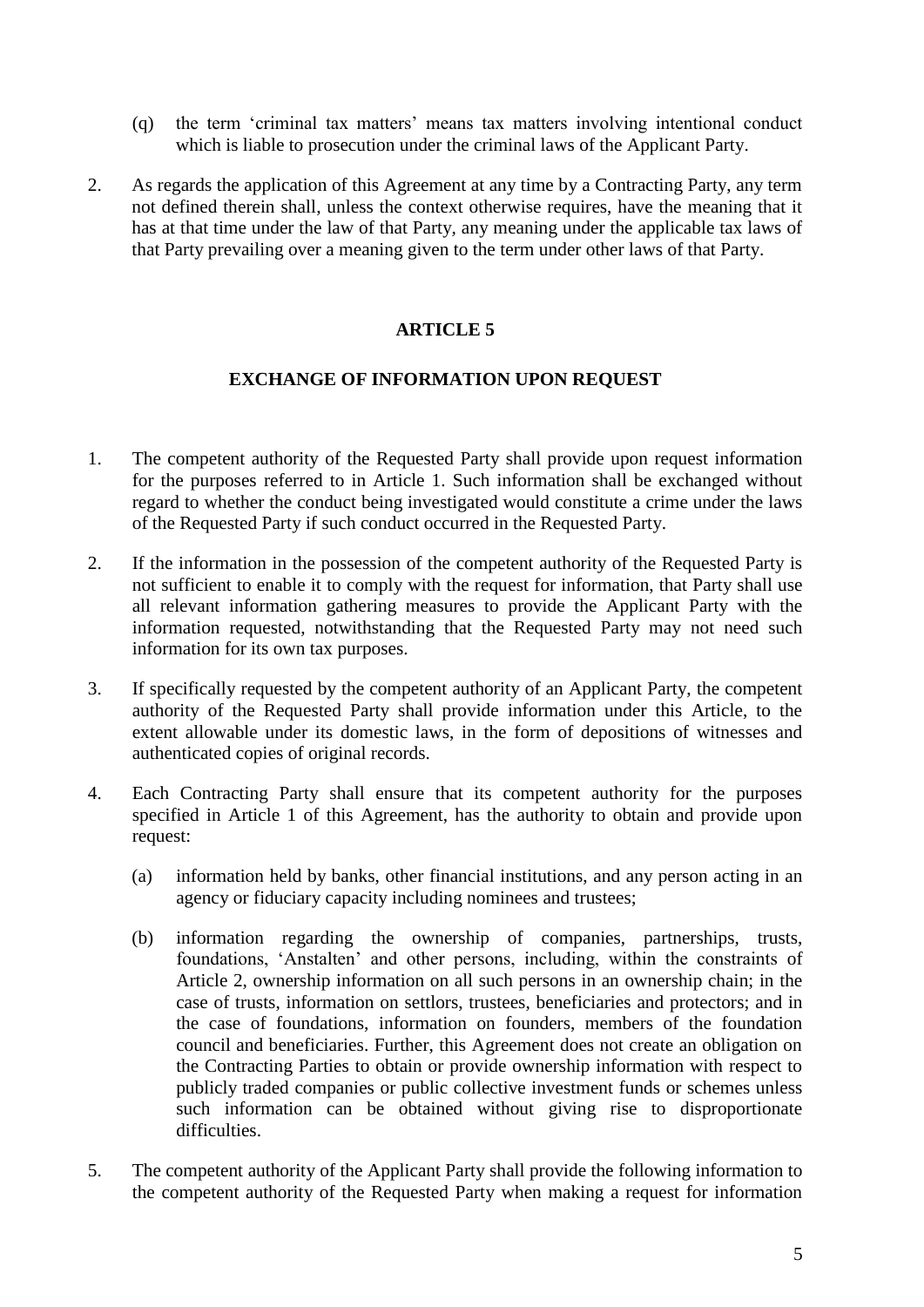under this Agreement to demonstrate the foreseeable relevance of the information to the request:

- (a) the identity of the person under examination or investigation;
- (b) a statement of the information sought including its nature and the form in which the

Applicant Party wishes to receive the information from the Requested Party;

- (c) the tax purpose for which the information is sought;
- (d) the grounds for believing that the information requested is held in the Requested Party or is in the possession or control of a person within the jurisdiction of the Requested Party;
- (e) to the extent known, the name and address of any person believed to be in possession of the requested information;
- (f) a statement that the request is in conformity with the law and administrative practices of the Applicant Party, that if the requested information was within the jurisdiction of the Applicant Party then the competent authority of the Applicant Party would be able to obtain the information under the laws of the Applicant Party or in the normal course of administrative practice and that the information request is in conformity with this Agreement;
- (g) a statement that the Applicant Party has pursued all means available in its own territory to obtain the information, except those that would give rise to disproportionate difficulties.
- 6. The competent authority of the Requested Party shall forward the requested information as promptly as possible to the Applicant Party. To ensure a prompt response, the competent authority of the Requested Party shall:
	- (a) confirm receipt of a request in writing to the competent authority of the Applicant Party and shall notify the competent authority of the Applicant Party of deficiencies in the request, if any, within 60 days of the receipt of the request; and
	- (b) if the competent authority of the Requested Party has been unable to obtain and provide the information within 90 days of receipt of the request, including if it encounters obstacles in furnishing the information or it refuses to furnish the information, it shall immediately inform the Applicant Party, explaining the reason for its inability, the nature of the obstacles or the reasons for its refusal.

## **ARTICLE 6**

#### **TAX EXAMINATIONS ABROAD**

1. A Contracting Party may allow representatives of the competent authority of the other Contracting Party to enter the territory of the first-mentioned Party to interview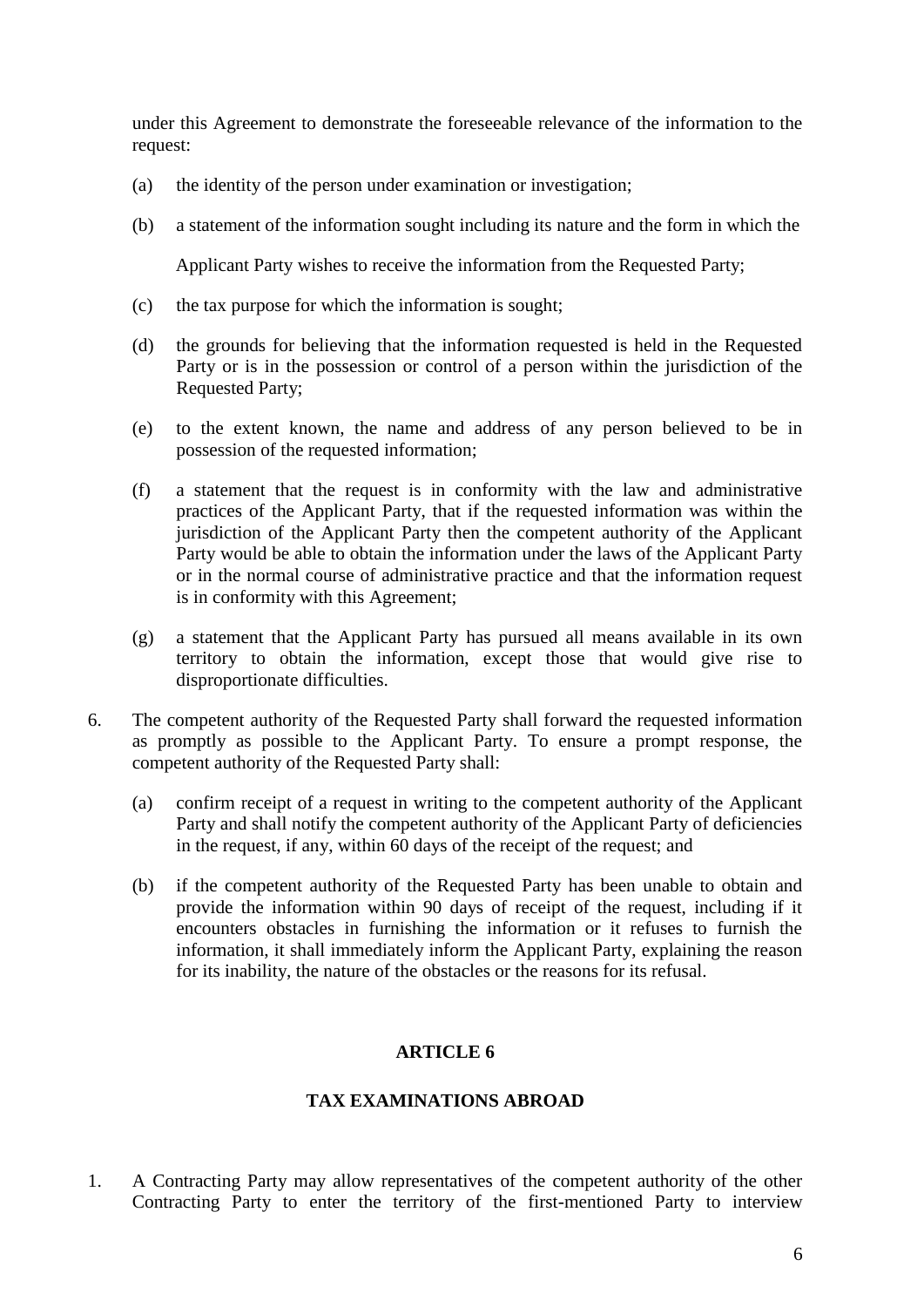individuals and examine records with the written consent of the persons concerned. The competent authority of the second-mentioned Party shall notify the competent authority of the first-mentioned Party of the time and place of the meeting with the individuals concerned.

- 2. At the request of the competent authority of one of the Contracting Parties, the competent authority of the other Contracting Party may allow representatives of the competent authority of the first-mentioned Party to be present at the appropriate part of a tax examination in the second-mentioned Party.
- 3. If the request referred to in paragraph 2 is acceded to, the competent authority of the Contracting Party conducting the examination shall, as soon as possible, notify the competent authority of the other Party about the time and place of the examination, the authority or official designated to carry out the examination and the procedures and conditions required by the first-mentioned Party for the conduct of the examination. All decisions with respect to the conduct of the tax examination shall be made by the Party conducting the examination.

## **ARTICLE 7**

## **POSSIBILITY OF DECLINING A REQUEST**

- 1. The Requested Party shall not be required to obtain or provide information that the Applicant Party would not be able to obtain under its own laws for purposes of the administration or enforcement of its own tax laws. The competent authority of the Requested Party may decline to assist where the request is not made in conformity with this Agreement.
- 2. The provisions of this Agreement shall not impose on a Contracting Party the obligation to supply information which would disclose any trade, business, industrial, commercial or professional secret or trade process. Notwithstanding the foregoing, information of the type referred to in paragraph 4 of Article 5 shall not be treated as such a secret or trade process merely because it meets the criteria in that paragraph.
- 3. The provisions of this Agreement shall not impose on a Contracting Party the obligation to obtain or provide information, which would reveal confidential communications between a client and an attorney, solicitor or other admitted legal representative where such communications are:
	- (a) produced for the purposes of seeking or providing legal advice; or
	- (b) produced for the purposes of use in existing or contemplated legal proceedings.
- 4. The Requested Party may decline a request for information if the disclosure of the information would be contrary to public policy (ordre public).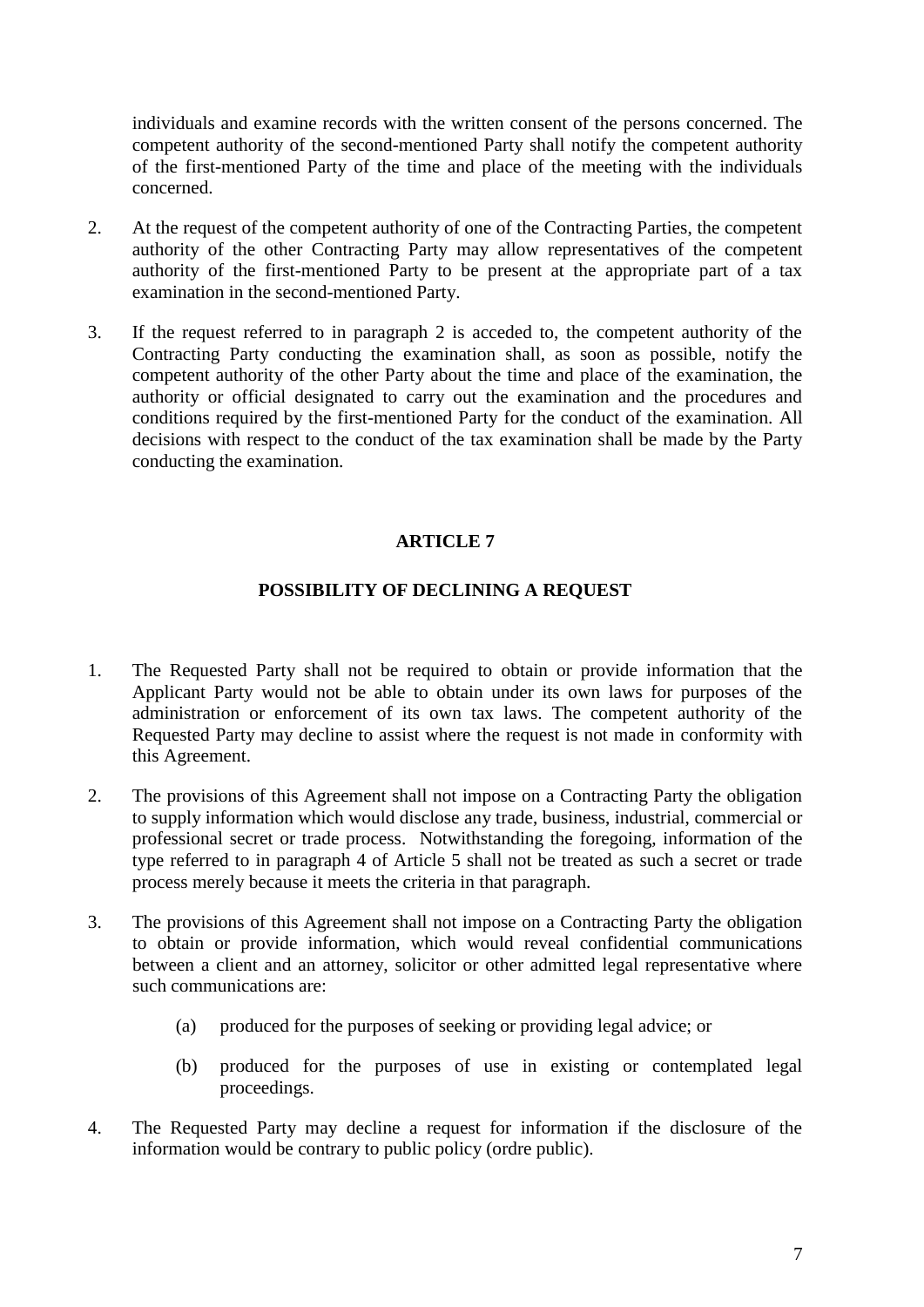- 5. A request for information shall not be refused on the ground that the tax claim giving rise to the request is disputed by the taxpayer.
- 6. The Requested Party may decline a request for information if the information is requested by the Applicant Party to administer or enforce a provision of the tax law of the Applicant Party, or any requirement connected therewith, which discriminates against a national of the Requested Party as compared with a national of the Applicant Party in the same circumstances.

#### **CONFIDENTIALITY**

Any information received by a Contracting Party under this Agreement shall be treated as confidential and may be disclosed only to persons or authorities (including courts and administrative bodies) in the jurisdiction of the Contracting Party concerned with the assessment or collection of, the enforcement or prosecution in respect of, or the determination of appeals in relation to, the taxes covered by this Agreement. Such persons or authorities shall use such information only for such purposes. They may disclose the information in public court proceedings or in judicial decisions. The information may not be disclosed to any other person or entity or authority or any other jurisdiction without the express written consent of the competent authority of the Requested Party.

## **ARTICLE 9**

#### **COSTS**

Unless the competent authorities of the Contracting Parties otherwise agree, ordinary costs incurred in providing assistance shall be borne by the Requested Party, and extraordinary costs incurred in providing assistance (including reasonable costs of engaging external advisors in connection with litigation or otherwise) shall be borne by the Applicant Party. At the request of either Contracting Party, the competent authorities shall consult as necessary with regard to this Article, and in particular the competent authority of the Requested Party shall consult with the competent authority of the Applicant Party in advance if the costs of providing information with respect to a specific request are expected to be significant.

#### **ARTICLE 10**

## **IMPLEMENTATION LEGISLATION**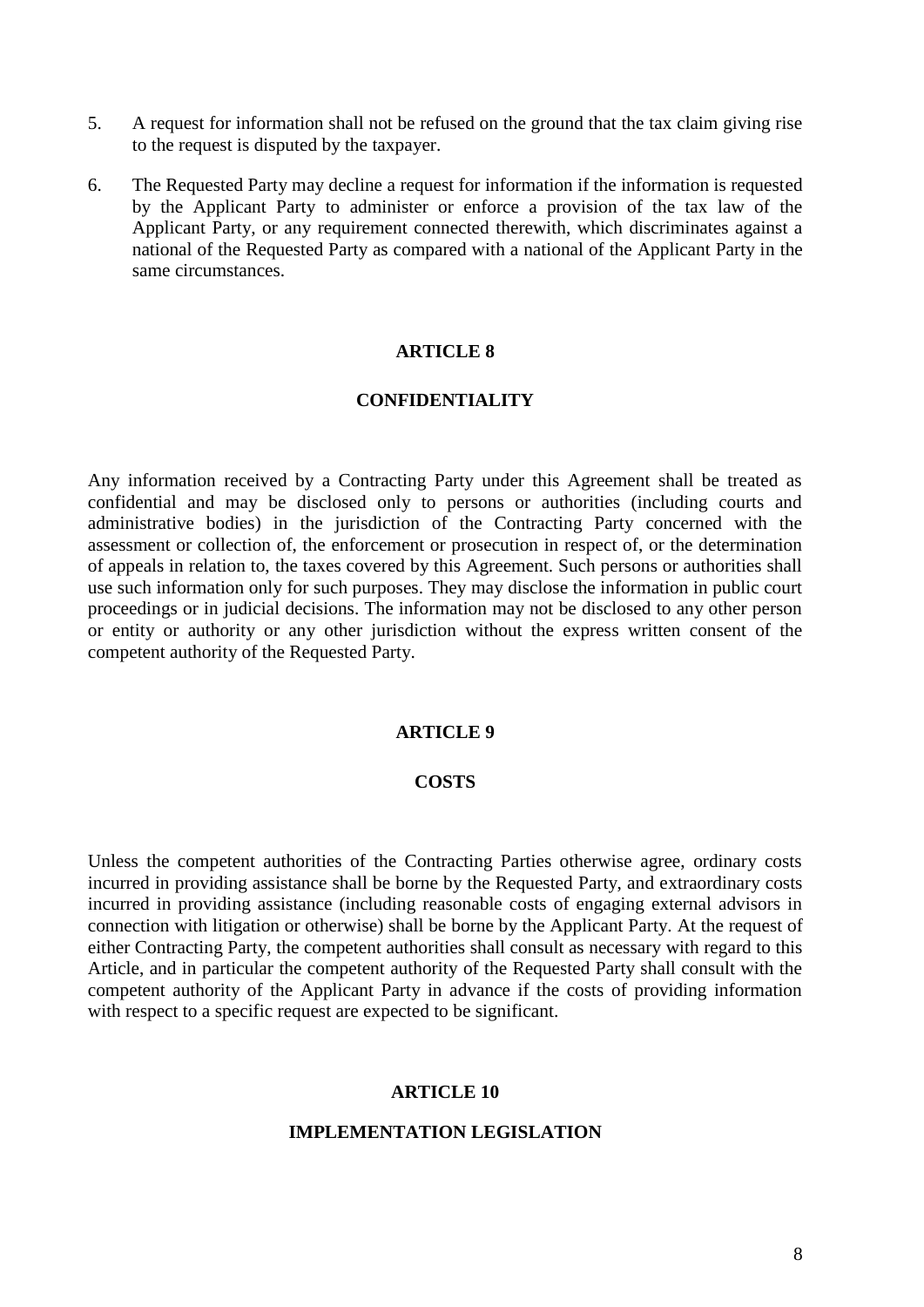The Contracting Parties shall enact any legislation necessary to comply with, and give effect to, the terms of this Agreement.

## **ARTICLE 11**

#### **MUTUAL AGREEMENT PROCEDURE**

- 1. The competent authorities of the Contracting Parties shall jointly endeavour to resolve any difficulties or doubts arising as to the interpretation or application of this Agreement.
- 2. In addition to the endeavours referred to in paragraph 1, the competent authorities of the Contracting Parties may mutually determine the procedures to be used under Articles 5 and 6.
- 3. The competent authorities of the Contracting Parties may communicate with each other directly for the purposes of this Article.

## **ARTICLE 12**

#### **ENTRY INTO FORCE**

- 1. This Agreement shall enter into force on the first day of the second month after the later of the dates on which each of the Contracting Parties has notified the other in writing that the internal procedures required by that Contracting Party for the entry into force of this Agreement have been complied with.
- 2. The provisions of this Agreement shall apply in their terms to information predating the coming into force of this Agreement.

#### **ARTICLE 13**

#### **TERMINATION**

1. This Agreement shall remain in force until terminated by a Contracting Party. Either Contracting Party may terminate the Agreement, through diplomatic channels, by giving written notice of termination at least six months before the end of any calendar year beginning on or after the expiration of a period of two years from the date of its entry into force.